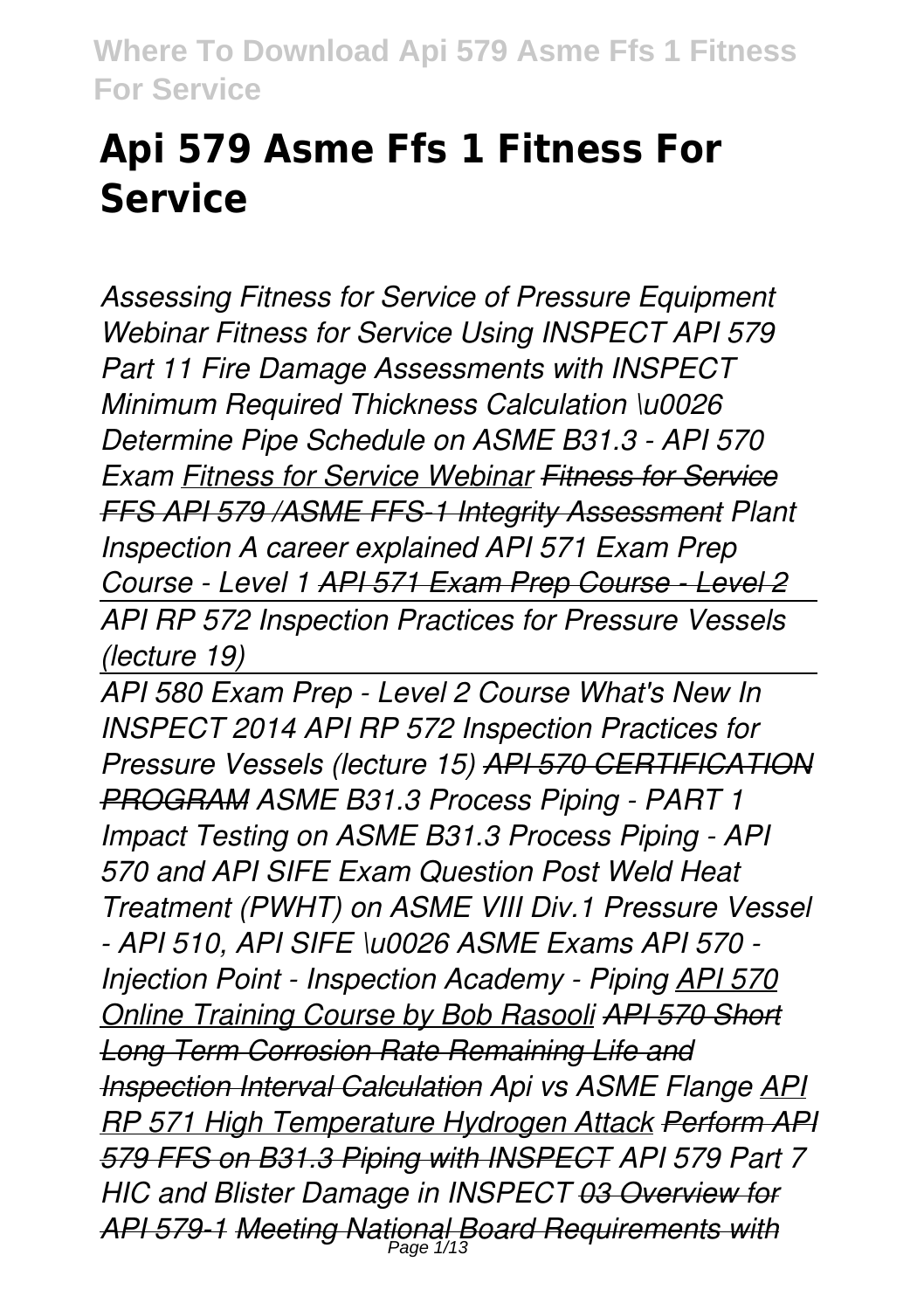*INSPECT 02 API 579-1 / ASME FFS - Content API 579 Part 4 \u0026 Part 5 - General and Local Metal Loss in INSPECT ASME II Parts and Allowable Stress Values in Section II Part D - API 510, API SIFE Exams*

*Calculate Piping Design Thickness based on ASME B31 3 on API 570 Piping Inspector Exam!*

*Api 579 Asme Ffs 1*

*API 579-1/ASME FFS-1 is a comprehensive consensus industry recommended practice that can be used to analyze, evaluate, and monitor equipment for continued operation. The main types of equipment covered by this standard are pressure vessels, piping, and tanks.*

*PD395 - API 579-1/ASME FFS-1- Fitness-for-Service - ASME 616 - API 579/ASME FFS-1 Fitness-For-Service Evaluation has been added to your cart.*

## *API 579/ASME FFS 1 Fitness For Service Evaluation - ASME*

*During course, participants will learn how to apply the rules of API 579/ASME FFS "Fitness-for-Service" Standard to evaluate the integrity and remaining life of tanks, pressure vessels, piping systems and pipelines.*

*PD616 - API 579-1/ASME FFS-1 Fitness-For-Service ... Articles Fitness-for-service assessments, according to API 579-1/ASME FFS-1, are defined as the "quantitative* Page 2/13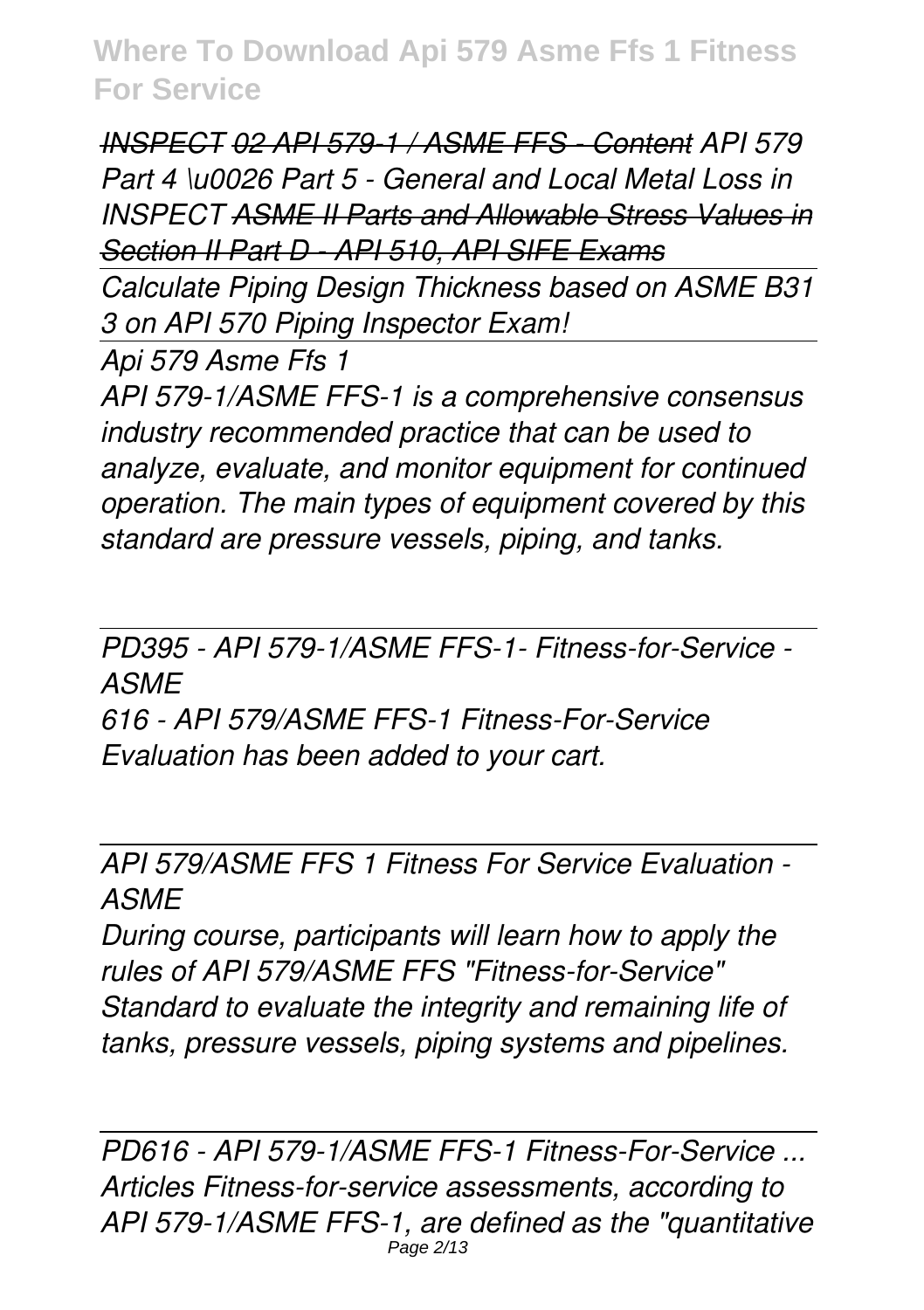*engineering evaluations that are performed to demonstrate the structural integrity of an in-service component that may contain a flaw or damage, or that may be operating under a specific condition that might cause a failure."*

*The User's Guide to API 579-1/ASME FFS-1 | Inspectioneering Fitness-For-Service The ASME and API new construction codes and standards for pressurized equipment provide rules for the design, fabrication, inspection and testing of new pressure vessels, piping systems, and storage tanks.*

*API 579-1/ASME FFS-1-2016 - Fitness-For-Service This MasterClass is designed to provide practical knowledge and in-depth examination of the Fitness-For-Service (FFS) Assessment Methods in API 579-1/ ASME FFS-1.*

*and Methods used in API 579 1/ASME FFS 1 for Fitness For ...*

*These FFS assessments are currently recognized and referenced by the API Codes and Standards (510, 570, and 653), and by NB-23 as suitable means for evaluating the structural integrity of pressure vessels, piping systems, and storage tanks where inspection has revealed degradation and flaws in the equipment.* Page 3/13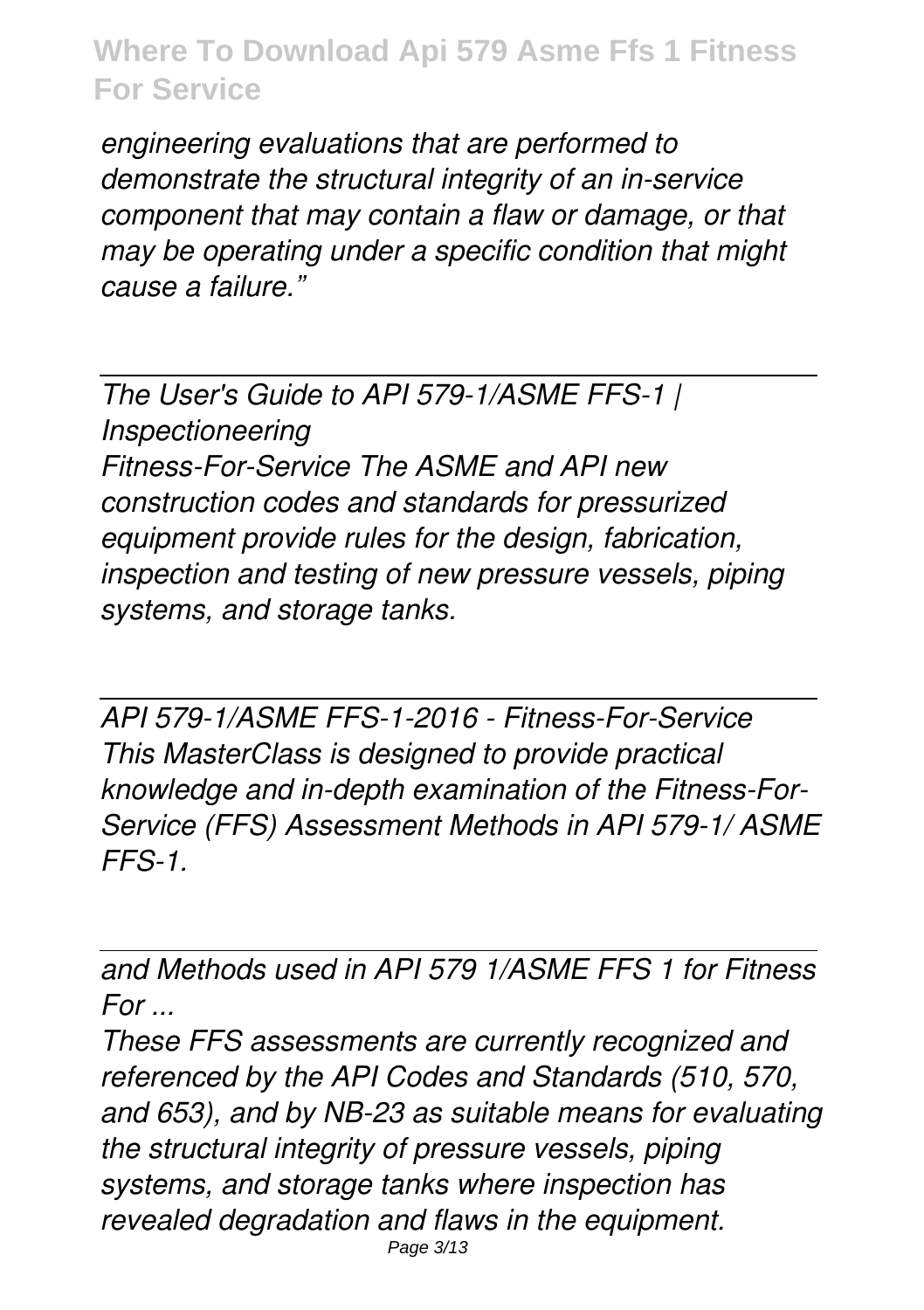*API RP 579-1 / ASME FFS-1 - Techstreet American Petroleum Institute, The American Society of Mechanical Engineers, AUGUST 11, 2009 Fitness-For-Service (FFS) assessments in API 579-1/ASME FFS-1 Fitness-For-Service are engineering evaluations that are performed to demonstrate the structural integrity of an inservice component that may contain a flaw or damage or that may be operating under specific conditions...*

*API 579-1/ASME FFS-1 Fitness-For-Service 2016 [PDF] - ??? ...*

*During course, participants will learn how to apply the rules of API 579/ASME FFS "Fitness-for-Service" Standard to evaluate the integrity and remaining life of tanks, pressure vessels, piping systems and pipelines.*

*API 579-1/ASME FFS-1 Fitness-For-Service Evaluation API 579-1/ASME FFS-1, Fitness-For-Service, Third Edition, is a standard developed and published jointly by the American Petroleum Institute (API) and ASME.*

*API 579 / ASME, Fitness-For-Service (FFS) | Inspectioneering Level 1 determines the limiting flaw length using the Level 2 methodology with the Level 1 restrictions per API 579/ASME FFS-1. Level 1 can be performed for both* Page 4/13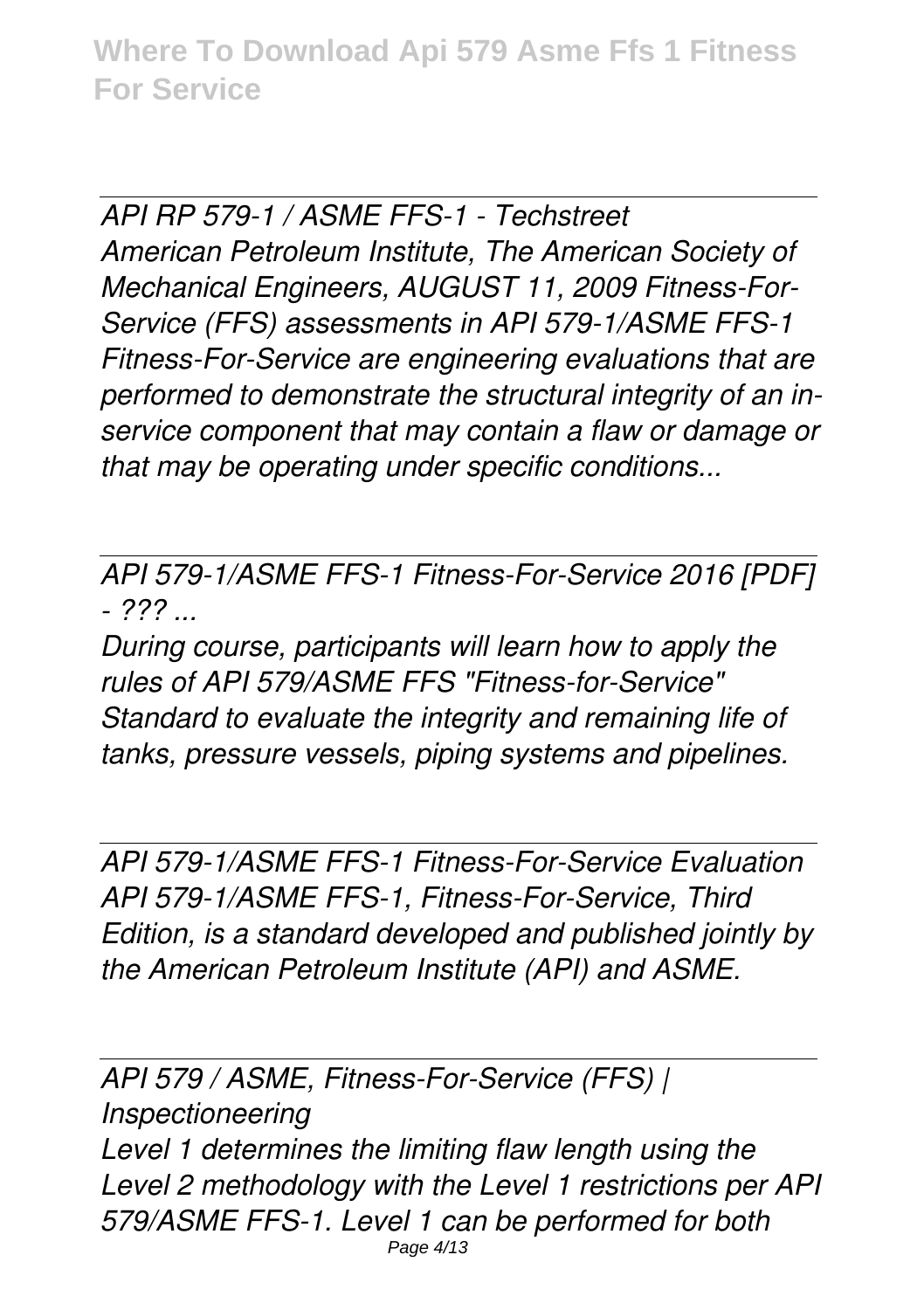*semi-elliptical surface-breaking and through-wall cracks. Level 2 evaluates the critical points on the crack-front with respect to the failure assessment diagram (FAD).*

*API 579 / ASME FFS - The Equity Engineering Group, Inc.*

*The 2016 publication of API 579-1/ASME FFS-1 includes a number of modifications and technical improvements. Some of the more significant changes are the following:*

*• Reorganized the standard to facilitate use and updates.*

*• Expanded equipment design code coverage.*

*API 579-1 : Fitness-For-Service*

*API 579-1/ASME FFS-1 is a comprehensive consensus industry recommended practice that can be used to analyze, evaluate, and monitor equipment for continued operation. The main types of equipment covered by this standard are pressure vessels, piping, and tanks.*

*VCPD395 - API 579 1/ASME FFS 1 Fitness For Service ...*

*API 579-1/ASME FFS-1 is a Standard jointly published by API and ASME. The purpose of the document is to provide a consensus of methods to quantitatively evaluate commonly observed damage to in-service pressure equipment.*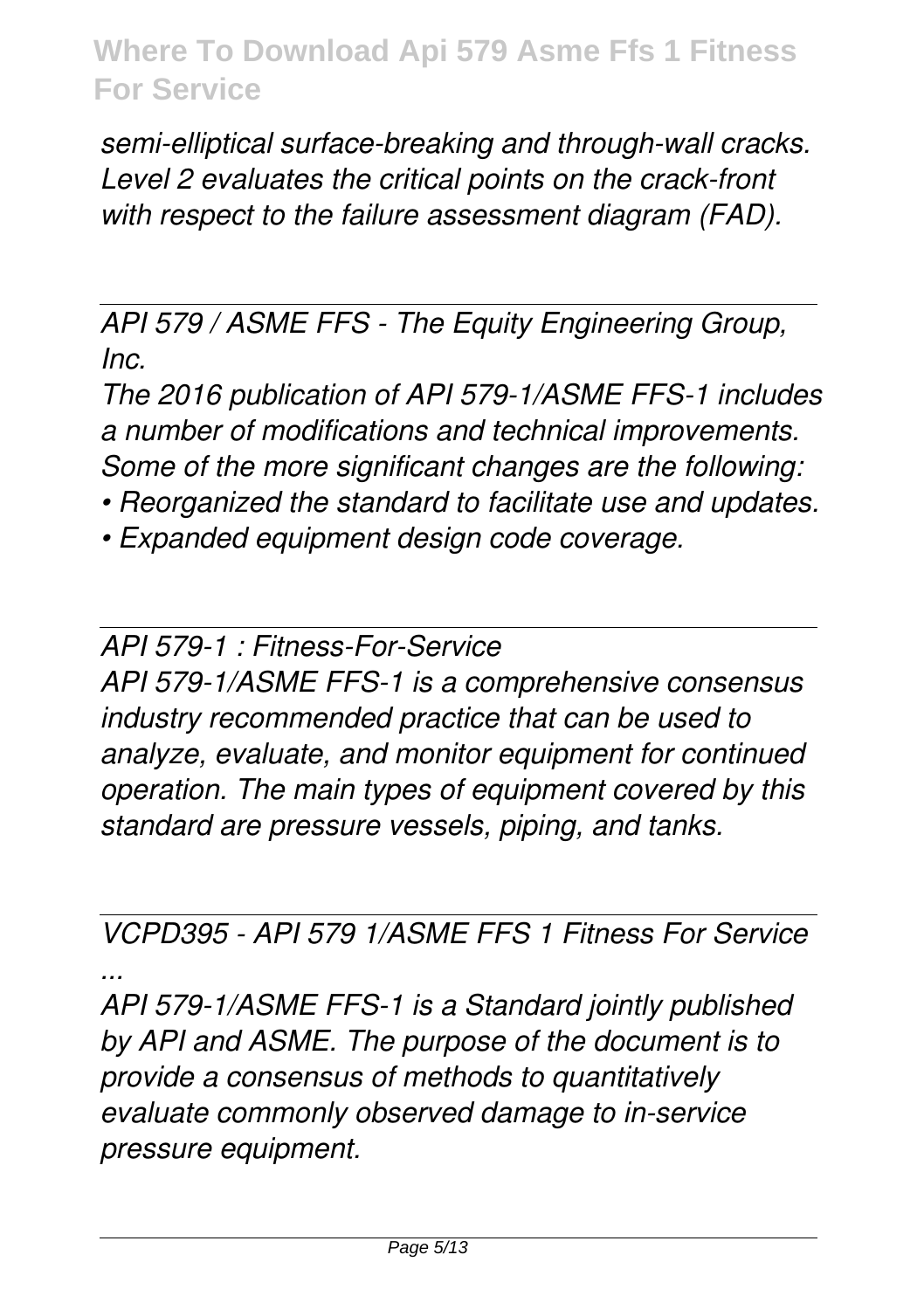*Fitness-For-Service API 579-1/ASME FFS-1: Substantive ... The API 579-1/ASME FFS-1-2016 standard provides the means to carry out fitness-for-service by covering a broad list of assessment methods based on the condition of the equipment tested.*

*Fitness-For-Service: API 579/ASME FFS-1-2016 - ANSI Blog The presentation provides an overview of API-579-1/ASME-FFS-1 Fitness-For-Service assessment standard.*

*(PDF) An Overview of API 579-1/ASME FFS-1 Fitness-For ...*

*This course covers Level 1 (for plant inspectors) and Level 2 (for engineers FFS assessments), in accordance with the 2016 edition of API 579/ASME FFS.*

*API 579-1/ASME FFS-1 2016 and BS 7910 | FESI INSPECT's API 579-1, Part 9 Level 1 assessment quickly determines which crack-like flaws can be safely left in service and which require more investigation. Part 9, level 1 is a conservative screening assessment. Because of this, only minimal data entry is needed to set up the crack and perform the assessment.*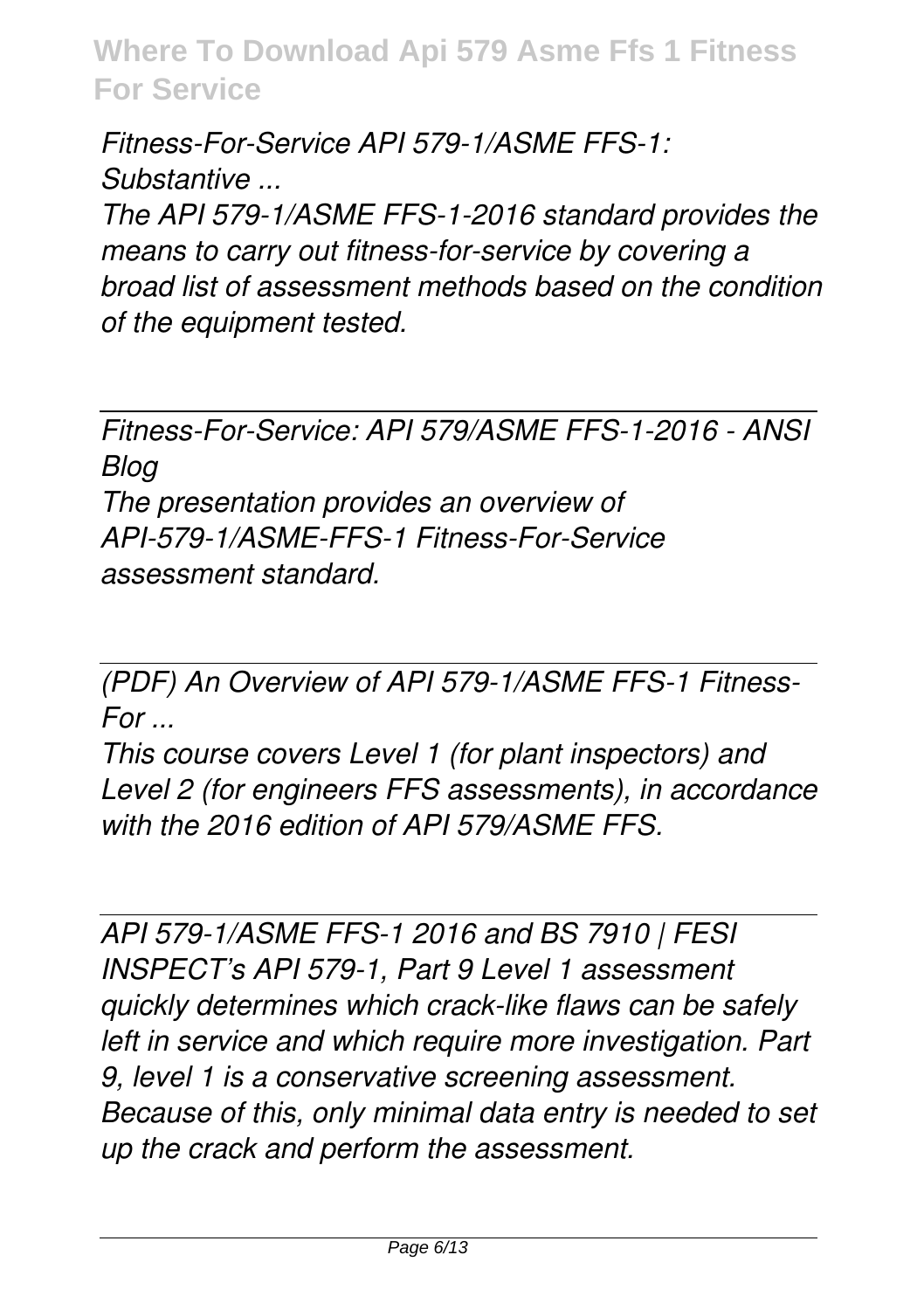*API 579-1 Part 9 Crack-Like Flaw Assessments | Codeware*

*The course will provide an introduction to Fitness for Service (FFS), material properties and the API 579 Annexes, stress analysis for FFS, non-destructive testing and flaw sizing for FFS, and the identification of damage mechanisms for FFS.*

*Assessing Fitness for Service of Pressure Equipment Webinar Fitness for Service Using INSPECT API 579 Part 11 Fire Damage Assessments with INSPECT Minimum Required Thickness Calculation \u0026 Determine Pipe Schedule on ASME B31.3 - API 570 Exam Fitness for Service Webinar Fitness for Service FFS API 579 /ASME FFS-1 Integrity Assessment Plant Inspection A career explained API 571 Exam Prep Course - Level 1 API 571 Exam Prep Course - Level 2 API RP 572 Inspection Practices for Pressure Vessels (lecture 19)*

*API 580 Exam Prep - Level 2 Course What's New In INSPECT 2014 API RP 572 Inspection Practices for Pressure Vessels (lecture 15) API 570 CERTIFICATION PROGRAM ASME B31.3 Process Piping - PART 1 Impact Testing on ASME B31.3 Process Piping - API 570 and API SIFE Exam Question Post Weld Heat Treatment (PWHT) on ASME VIII Div.1 Pressure Vessel - API 510, API SIFE \u0026 ASME Exams API 570 - Injection Point - Inspection Academy - Piping API 570 Online Training Course by Bob Rasooli API 570 Short*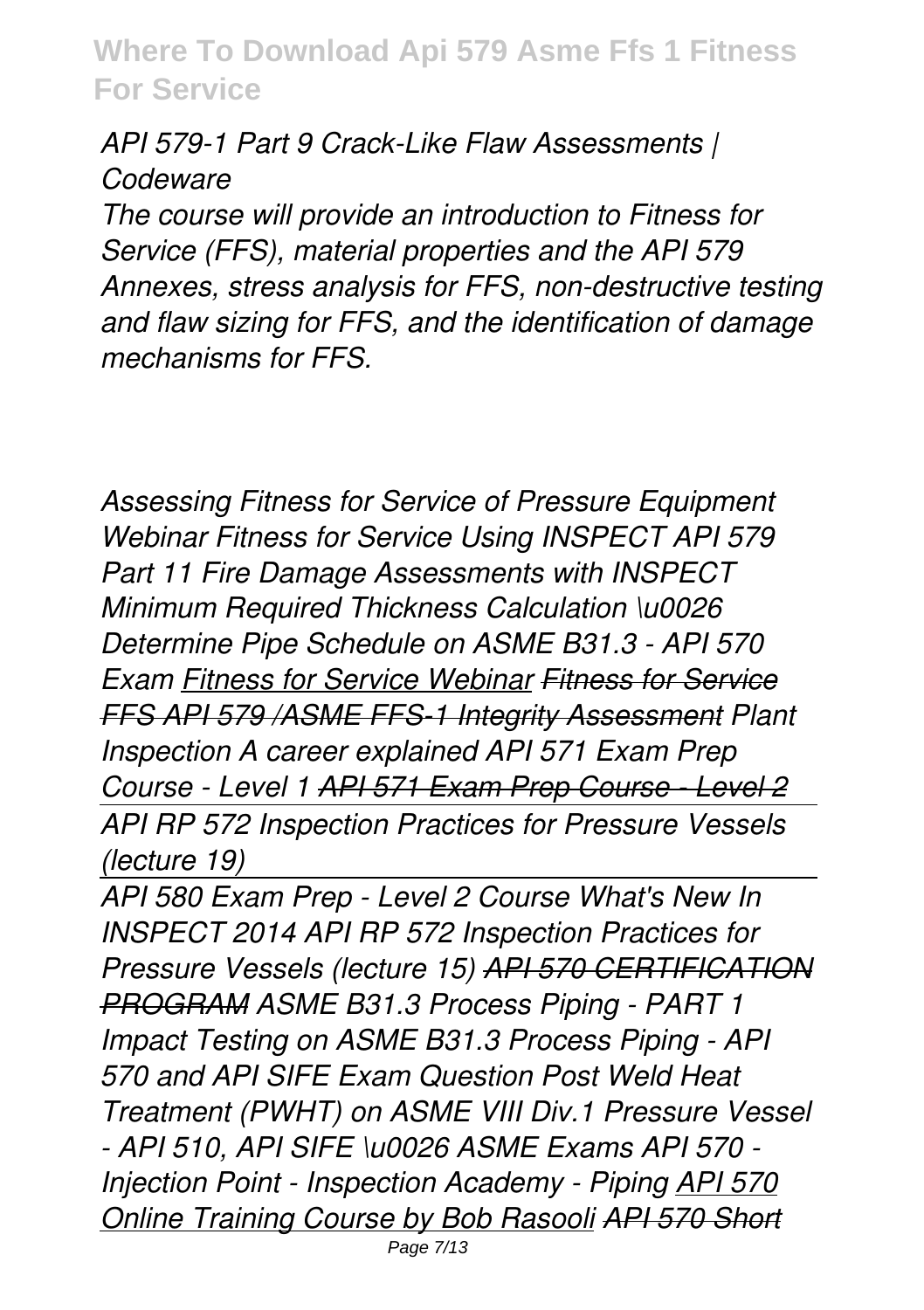*Long Term Corrosion Rate Remaining Life and Inspection Interval Calculation Api vs ASME Flange API RP 571 High Temperature Hydrogen Attack Perform API 579 FFS on B31.3 Piping with INSPECT API 579 Part 7 HIC and Blister Damage in INSPECT 03 Overview for API 579-1 Meeting National Board Requirements with INSPECT 02 API 579-1 / ASME FFS - Content API 579 Part 4 \u0026 Part 5 - General and Local Metal Loss in INSPECT ASME II Parts and Allowable Stress Values in Section II Part D - API 510, API SIFE Exams*

*Calculate Piping Design Thickness based on ASME B31 3 on API 570 Piping Inspector Exam!*

*Api 579 Asme Ffs 1*

*API 579-1/ASME FFS-1 is a comprehensive consensus industry recommended practice that can be used to analyze, evaluate, and monitor equipment for continued operation. The main types of equipment covered by this standard are pressure vessels, piping, and tanks.*

*PD395 - API 579-1/ASME FFS-1- Fitness-for-Service - ASME 616 - API 579/ASME FFS-1 Fitness-For-Service Evaluation has been added to your cart.*

*API 579/ASME FFS 1 Fitness For Service Evaluation - ASME*

*During course, participants will learn how to apply the rules of API 579/ASME FFS "Fitness-for-Service" Standard to evaluate the integrity and remaining life of* Page 8/13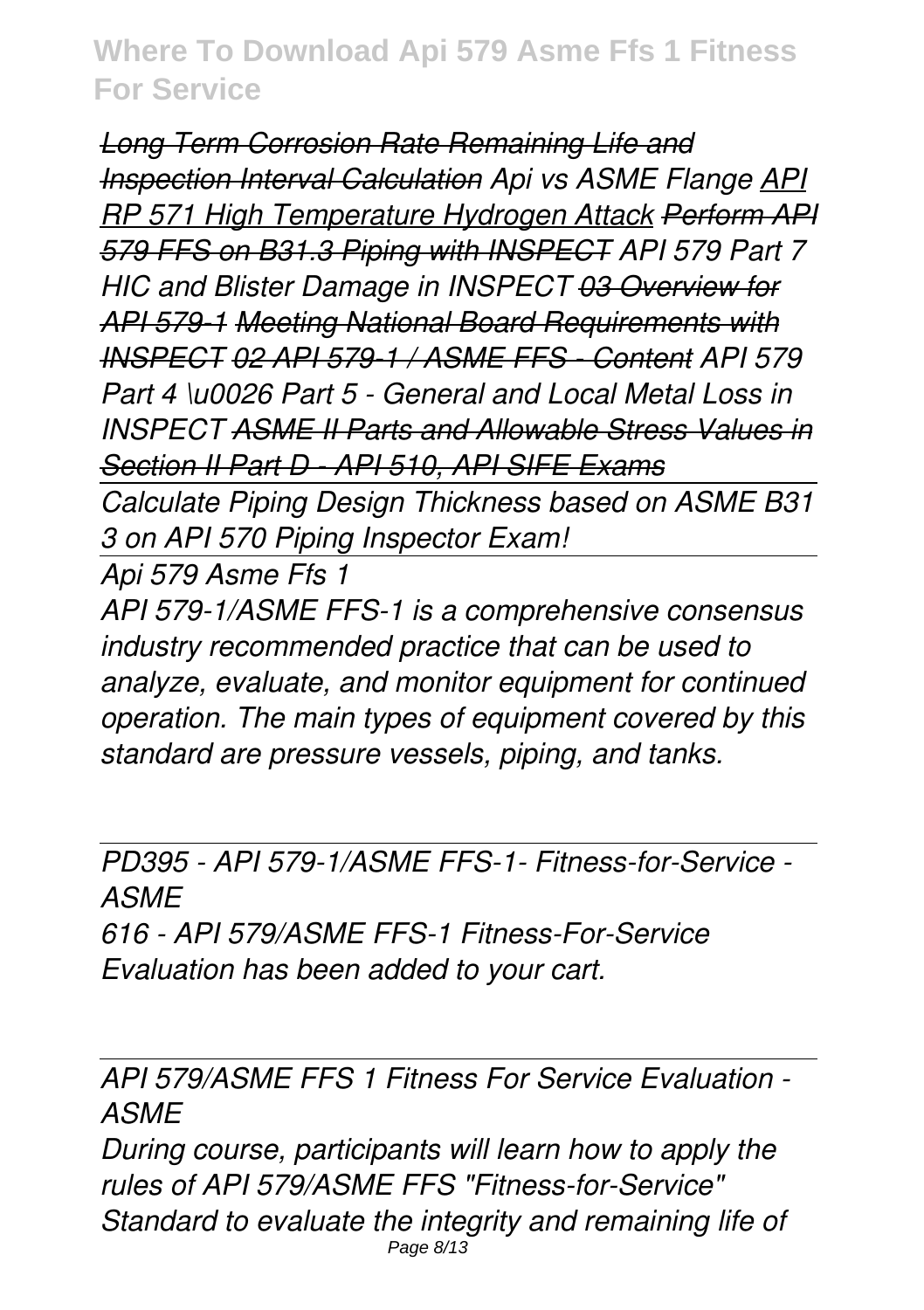*tanks, pressure vessels, piping systems and pipelines.*

*PD616 - API 579-1/ASME FFS-1 Fitness-For-Service ... Articles Fitness-for-service assessments, according to API 579-1/ASME FFS-1, are defined as the "quantitative engineering evaluations that are performed to demonstrate the structural integrity of an in-service component that may contain a flaw or damage, or that may be operating under a specific condition that might cause a failure."*

*The User's Guide to API 579-1/ASME FFS-1 | Inspectioneering Fitness-For-Service The ASME and API new construction codes and standards for pressurized equipment provide rules for the design, fabrication, inspection and testing of new pressure vessels, piping systems, and storage tanks.*

*API 579-1/ASME FFS-1-2016 - Fitness-For-Service This MasterClass is designed to provide practical knowledge and in-depth examination of the Fitness-For-Service (FFS) Assessment Methods in API 579-1/ ASME FFS-1.*

*and Methods used in API 579 1/ASME FFS 1 for Fitness For ...*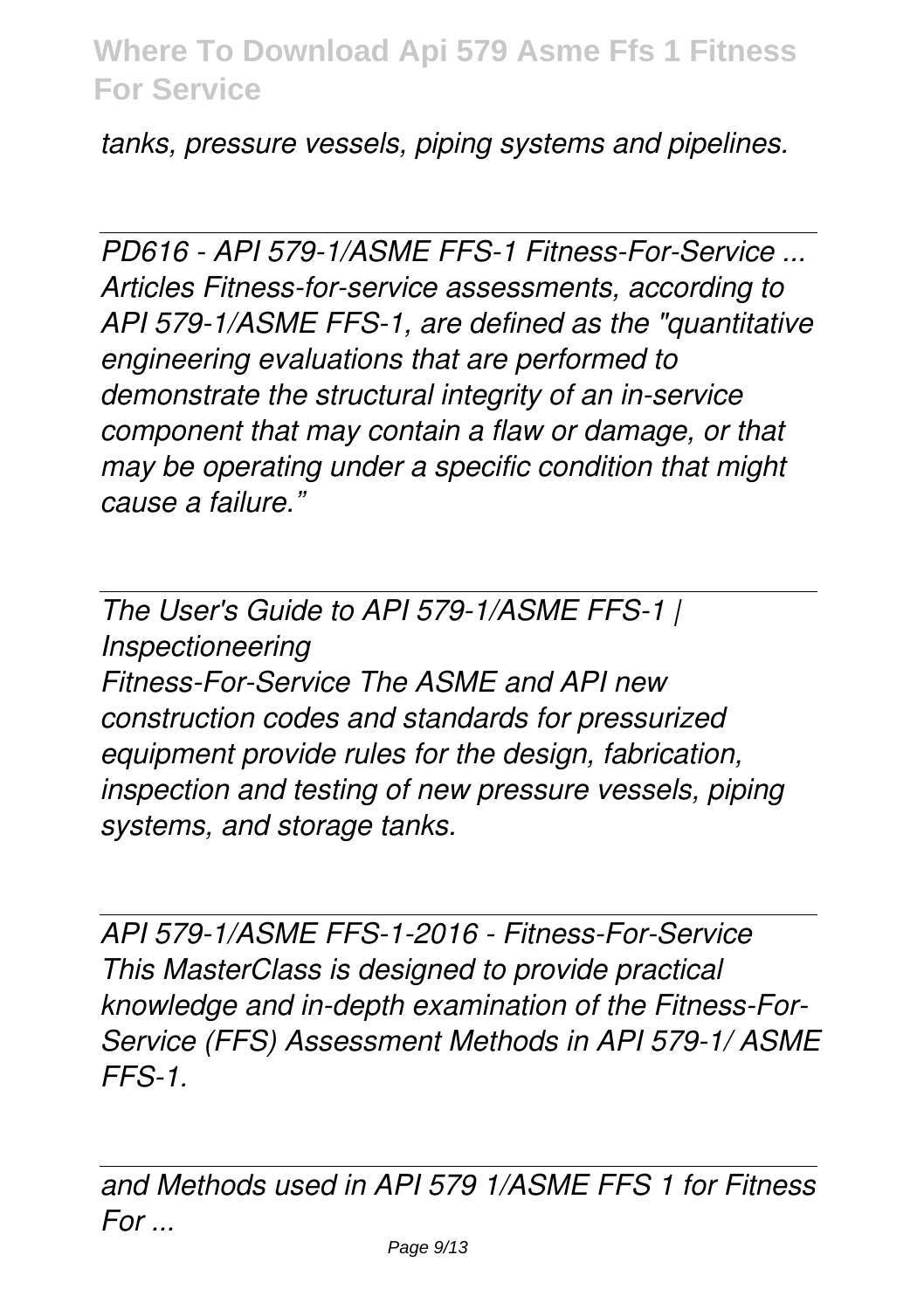*These FFS assessments are currently recognized and referenced by the API Codes and Standards (510, 570, and 653), and by NB-23 as suitable means for evaluating the structural integrity of pressure vessels, piping systems, and storage tanks where inspection has revealed degradation and flaws in the equipment.*

*API RP 579-1 / ASME FFS-1 - Techstreet*

*American Petroleum Institute, The American Society of Mechanical Engineers, AUGUST 11, 2009 Fitness-For-Service (FFS) assessments in API 579-1/ASME FFS-1 Fitness-For-Service are engineering evaluations that are performed to demonstrate the structural integrity of an inservice component that may contain a flaw or damage or that may be operating under specific conditions...*

*API 579-1/ASME FFS-1 Fitness-For-Service 2016 [PDF] - ??? ...*

*During course, participants will learn how to apply the rules of API 579/ASME FFS "Fitness-for-Service" Standard to evaluate the integrity and remaining life of tanks, pressure vessels, piping systems and pipelines.*

*API 579-1/ASME FFS-1 Fitness-For-Service Evaluation API 579-1/ASME FFS-1, Fitness-For-Service, Third Edition, is a standard developed and published jointly by the American Petroleum Institute (API) and ASME.*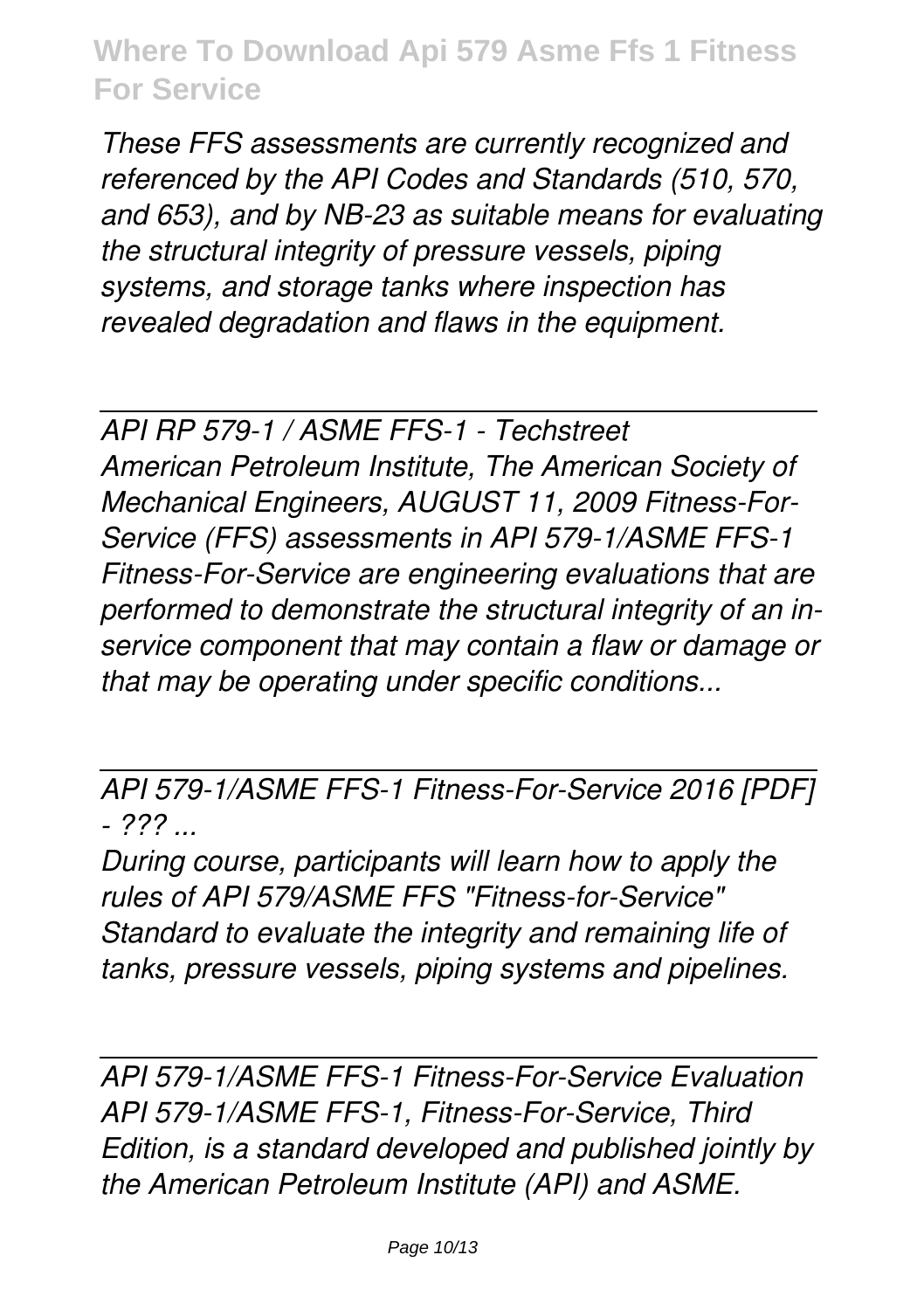*API 579 / ASME, Fitness-For-Service (FFS) |*

*Inspectioneering*

*Level 1 determines the limiting flaw length using the Level 2 methodology with the Level 1 restrictions per API 579/ASME FFS-1. Level 1 can be performed for both semi-elliptical surface-breaking and through-wall cracks. Level 2 evaluates the critical points on the crack-front with respect to the failure assessment diagram (FAD).*

*API 579 / ASME FFS - The Equity Engineering Group, Inc.*

*The 2016 publication of API 579-1/ASME FFS-1 includes a number of modifications and technical improvements. Some of the more significant changes are the following:*

- *Reorganized the standard to facilitate use and updates.*
- *Expanded equipment design code coverage.*

*API 579-1 : Fitness-For-Service*

*API 579-1/ASME FFS-1 is a comprehensive consensus industry recommended practice that can be used to analyze, evaluate, and monitor equipment for continued operation. The main types of equipment covered by this standard are pressure vessels, piping, and tanks.*

*VCPD395 - API 579 1/ASME FFS 1 Fitness For Service ... API 579-1/ASME FFS-1 is a Standard jointly published*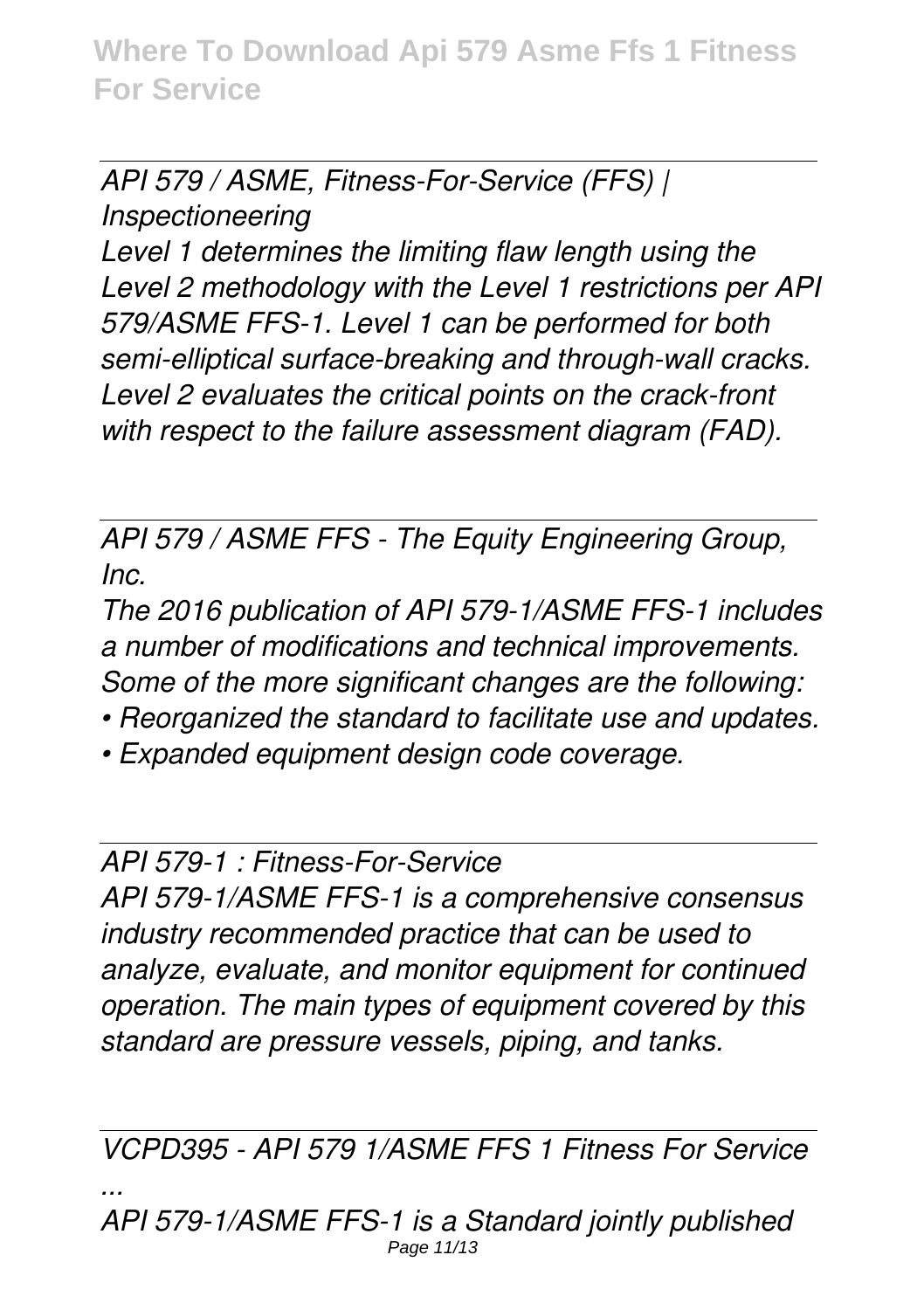*by API and ASME. The purpose of the document is to provide a consensus of methods to quantitatively evaluate commonly observed damage to in-service pressure equipment.*

*Fitness-For-Service API 579-1/ASME FFS-1: Substantive ...*

*The API 579-1/ASME FFS-1-2016 standard provides the means to carry out fitness-for-service by covering a broad list of assessment methods based on the condition of the equipment tested.*

*Fitness-For-Service: API 579/ASME FFS-1-2016 - ANSI Blog The presentation provides an overview of API-579-1/ASME-FFS-1 Fitness-For-Service assessment standard.*

*(PDF) An Overview of API 579-1/ASME FFS-1 Fitness-For ...*

*This course covers Level 1 (for plant inspectors) and Level 2 (for engineers FFS assessments), in accordance with the 2016 edition of API 579/ASME FFS.*

*API 579-1/ASME FFS-1 2016 and BS 7910 | FESI INSPECT's API 579-1, Part 9 Level 1 assessment quickly determines which crack-like flaws can be safely* Page 12/13